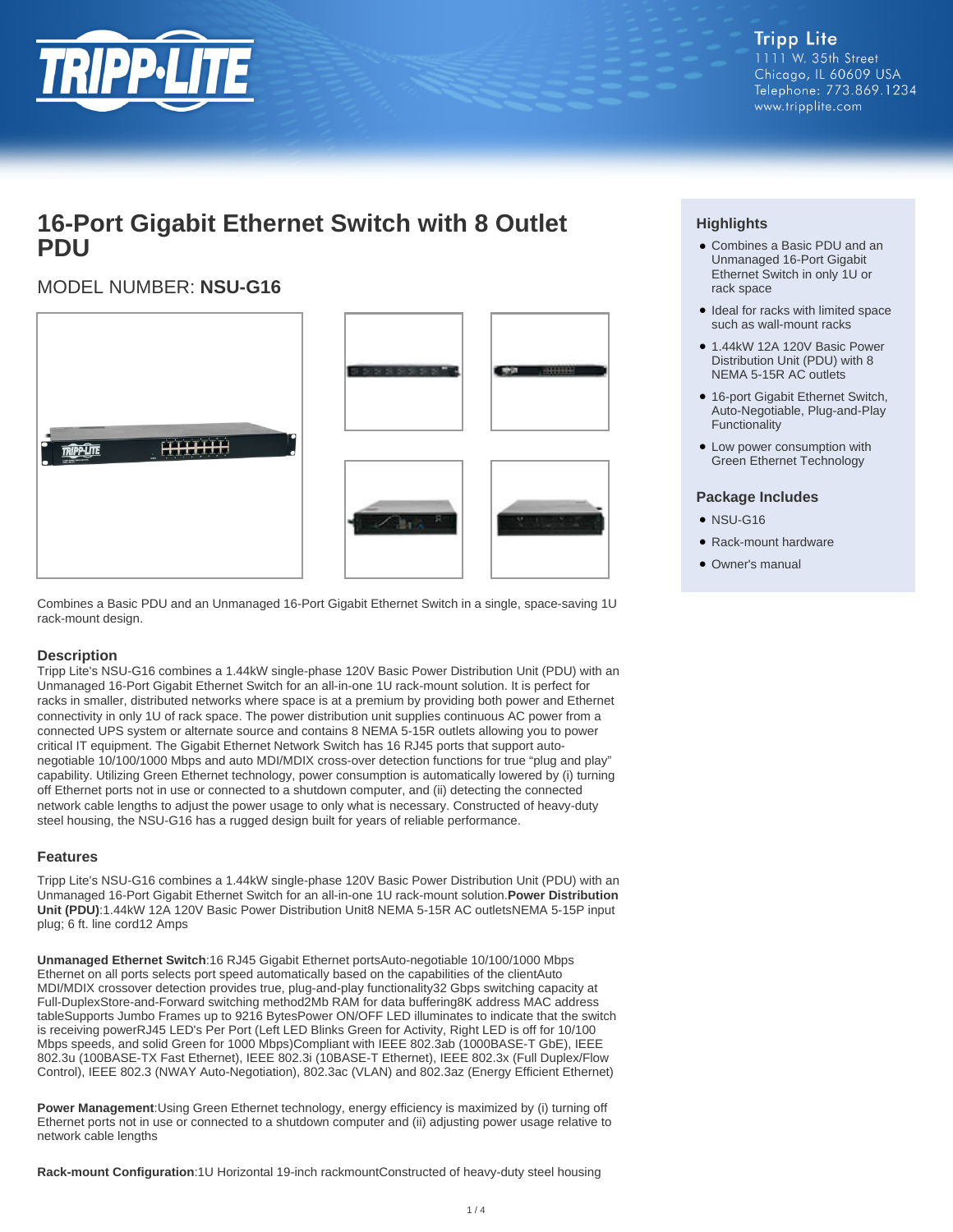

#### **Works with the Most Popular Web Browsers**

The NSU-G16 is browser-based and works independently from the connected computer's operating system. Because switch compatibility is based on common hardware standards, rather than system software dependencies, the NSU-G16 accommodates most platforms. Preferred web browsers include Google Chrome (on both Windows and macOS) and Microsoft Edge (Windows only).

# **Specifications**

| <b>OVERVIEW</b>                              |                                                                                                                                                                          |  |
|----------------------------------------------|--------------------------------------------------------------------------------------------------------------------------------------------------------------------------|--|
| <b>UPC Code</b>                              | 037332184016                                                                                                                                                             |  |
| Product Type                                 | Switch/PDU Combination                                                                                                                                                   |  |
| PDU Type                                     | <b>Basic</b>                                                                                                                                                             |  |
| <b>INPUT</b>                                 |                                                                                                                                                                          |  |
| Electrical Consumption (Max)                 | 10W                                                                                                                                                                      |  |
| Maximum Input Amps                           | 12                                                                                                                                                                       |  |
| PDU Plug Type                                | <b>NEMA 5-15P</b>                                                                                                                                                        |  |
| Voltage Compatibility (VAC)                  | 120                                                                                                                                                                      |  |
| Input Phase                                  | Single-Phase                                                                                                                                                             |  |
| Input Plug Type                              | <b>NEMA 5-15P</b>                                                                                                                                                        |  |
| Input Cord Length (ft.)                      | 6                                                                                                                                                                        |  |
| Input Cord Length (m)                        | 1.83                                                                                                                                                                     |  |
| <b>OUTPUT</b>                                |                                                                                                                                                                          |  |
| <b>Output Circuit Breakers</b>               | 12A                                                                                                                                                                      |  |
| <b>Output Receptacles</b>                    | $(8)$ 5-15R                                                                                                                                                              |  |
| <b>POWER</b>                                 |                                                                                                                                                                          |  |
| Power Consumption (Watts)                    | 10                                                                                                                                                                       |  |
| Power Consumption Detail                     | PDU supports up to 12A total; Network switch consumes up to 10 watts                                                                                                     |  |
| <b>USER INTERFACE, ALERTS &amp; CONTROLS</b> |                                                                                                                                                                          |  |
| <b>LED</b> Indicators                        | Power LED (Green for Power On), (x2) RJ45 LED's Per Port (Left LED Blinks Green for Activity, Right LED is off for<br>10/100 Mbps speeds, and solid Green for 1000 Mbps) |  |
| <b>PHYSICAL</b>                              |                                                                                                                                                                          |  |
| Primary Form Factor                          | Rackmount                                                                                                                                                                |  |
| Color                                        | <b>Black</b>                                                                                                                                                             |  |
| Minimum Required Rack Depth (cm)             | 28.96                                                                                                                                                                    |  |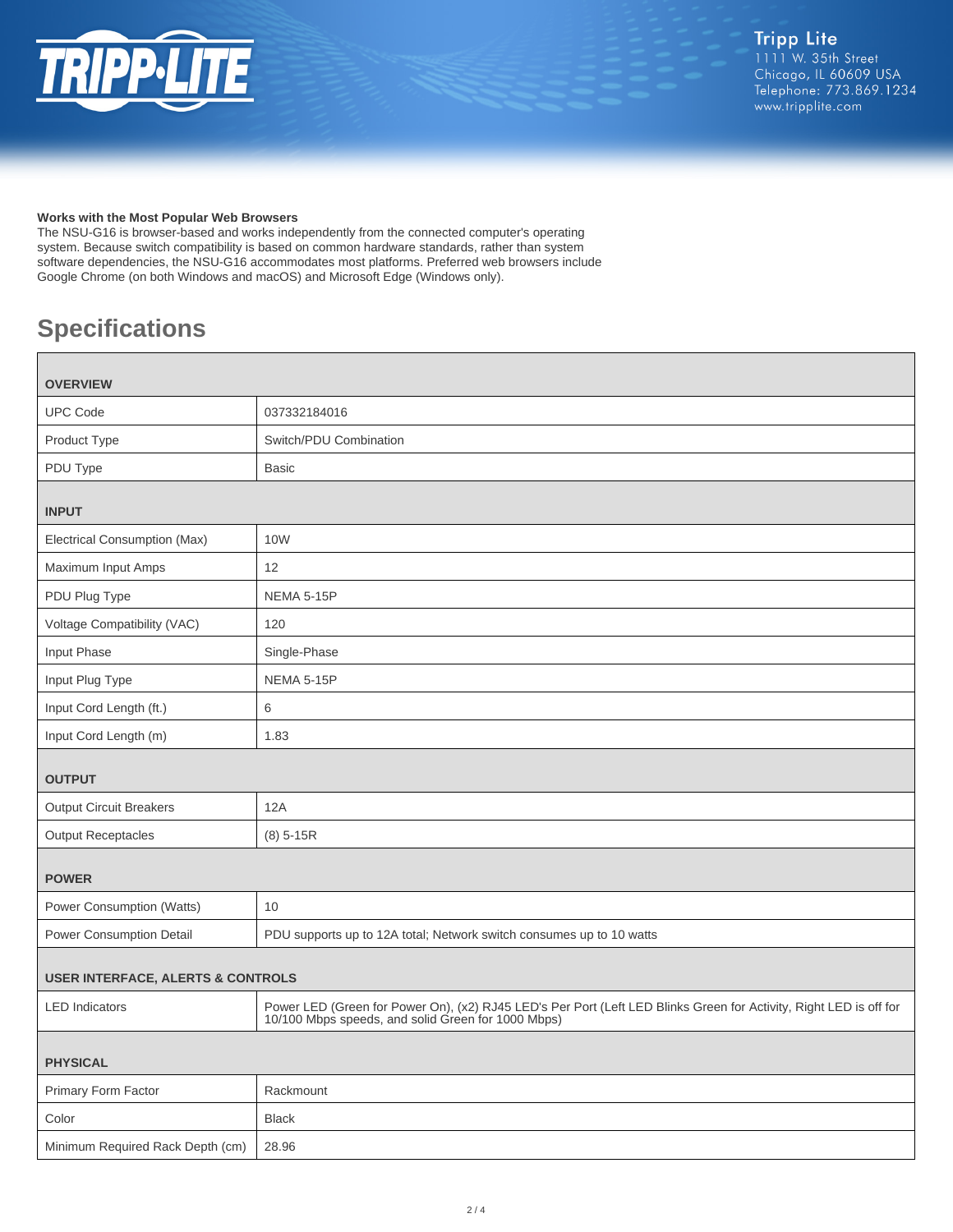

Tripp Lite<br>1111 W. 35th Street<br>Chicago, IL 60609 USA<br>Telephone: 773.869.1234<br>www.tripplite.com

| Minimum Required Rack Depth<br>(inches) | 11.4                             |
|-----------------------------------------|----------------------------------|
| PDU Form Factor                         | Horizontal (1U)                  |
| Shipping Dimensions (hwd / in.)         | 4.40 x 12.40 x 21.00             |
| Shipping Dimensions (hwd / cm)          | 11.18 x 31.50 x 53.34            |
| Shipping Weight (lbs.)                  | 7.40                             |
| Shipping Weight (kg)                    | 3.36                             |
| Unit Dimensions (hwd / in.)             | 1.71 x 18.66 x 8.4               |
| Unit Dimensions (hwd / cm)              | 4.34 x 47.4 x 21.34              |
| Unit Weight (lbs.)                      | 6                                |
| Unit Weight (kg)                        | 2.72                             |
| <b>Rack Units</b>                       | 1                                |
| <b>ENVIRONMENTAL</b>                    |                                  |
| Storage Temperature Range               | 14 to 158 F (-10 to 70 C)        |
| <b>Relative Humidity</b>                | 5 to 95% RH, Non-Condensing      |
| <b>Operating Temperature</b>            | 32 to 104 F (0 to 40 C)          |
| <b>COMMUNICATIONS</b>                   |                                  |
| Network Compatibility                   | 1 Gbps (Gigabit)                 |
| Network Compatibility Details           | Auto-negotiable                  |
| Switching Capacity                      | 32 Gbps                          |
| <b>Switching Capacity Details</b>       | 2 Gbps per port with full duplex |
| <b>CONNECTIONS</b>                      |                                  |
| Number of Ports                         | 16                               |
| RJ45 Ports                              | 16                               |
| RJ45 Ports Detail                       | 16x 10/100/1000BASE-T            |
| <b>SFP Uplink Ports</b>                 | $\boldsymbol{0}$                 |
| PoE Supported Ports                     | $\mathsf{O}\xspace$              |
| Network Switch Ports                    | (16) 10/100/1000 (RJ45)          |
| <b>FEATURES &amp; SPECIFICATIONS</b>    |                                  |
| <b>MAC Addresses</b>                    | 8000                             |
| Jumbo Frames                            | 9000                             |
| Console Port                            | No                               |
| <b>MAC Auto Learning</b>                | No                               |